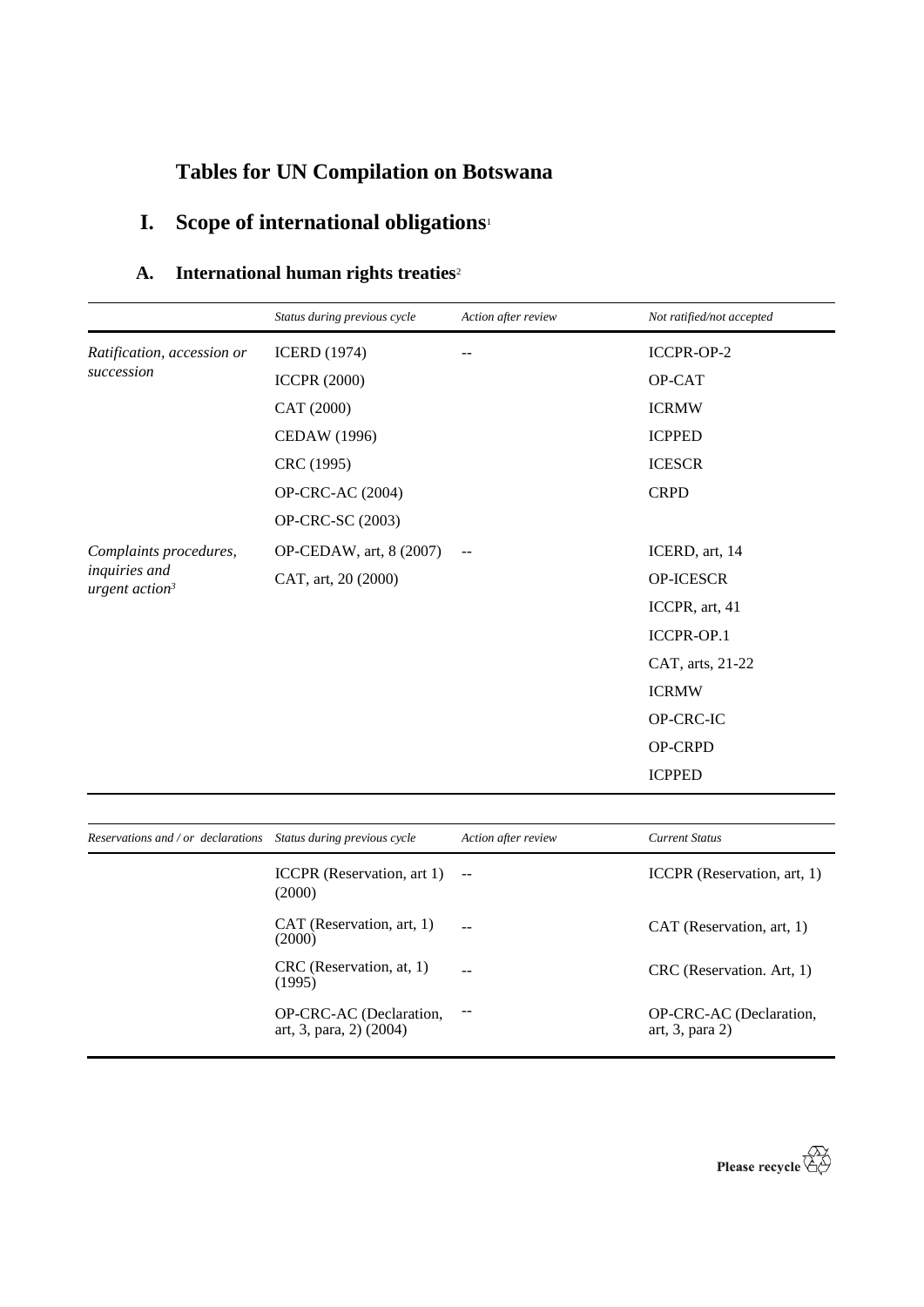|                                          | Status during previous cycle                                                         | Action after review | Not ratified                                                                      |
|------------------------------------------|--------------------------------------------------------------------------------------|---------------------|-----------------------------------------------------------------------------------|
| Ratification, accession or<br>succession | Geneva Conventions of 12<br>August 1949 <sup>4</sup>                                 |                     | Convention on the<br><b>Prevention and Punishment</b><br>of the Crime of Genocide |
|                                          | Additional Protocols I, II<br>and III to the 1949 Geneva<br>Conventions <sup>5</sup> |                     |                                                                                   |
|                                          |                                                                                      |                     | <b>ILO Conventions Nos. 169</b><br>and 189 <sup>6</sup>                           |
|                                          | Rome Statute of the<br><b>International Criminal Court</b>                           |                     | <b>UNESCO</b> Convention<br>against Discrimination in<br>Education                |
|                                          | Conventions on refugees<br>and stateless persons <sup>7</sup>                        | --                  | --                                                                                |
|                                          | Palermo Protocol <sup>8</sup>                                                        |                     |                                                                                   |
|                                          | <b>ILO</b> fundamental<br>Conventions <sup>9</sup>                                   |                     |                                                                                   |

### **B. Other main relevant international instruments**

### **II. Cooperation with human rights mechanisms and bodies**

### **A. Cooperation with treaty bodies**

| Treaty body         | Concluding observations<br>included in previous review | Latest report submitted<br>since previous review | Latest concluding<br>observations | Reporting status                                            |
|---------------------|--------------------------------------------------------|--------------------------------------------------|-----------------------------------|-------------------------------------------------------------|
| <b>CERD</b>         | --                                                     | $- -$                                            | --                                | seventeenth and<br>eighteenth reports<br>overdue since 2009 |
| <b>HR</b> Committee |                                                        |                                                  |                                   | Second report overdue<br>since March 2012                   |
| <b>CEDAW</b>        | June $2010$                                            |                                                  |                                   | Fourth report overdue<br>since $2014$                       |
| <b>CRC</b>          |                                                        | $- -$                                            |                                   | Second and third<br>reports overdue since<br>2007           |
|                     |                                                        |                                                  |                                   | $In it of OP$ CDC $C$                                       |

#### **Reporting status**

Initial OP-CRC-SC and OP-CRC-AC reports overdue since 2005 and 2006,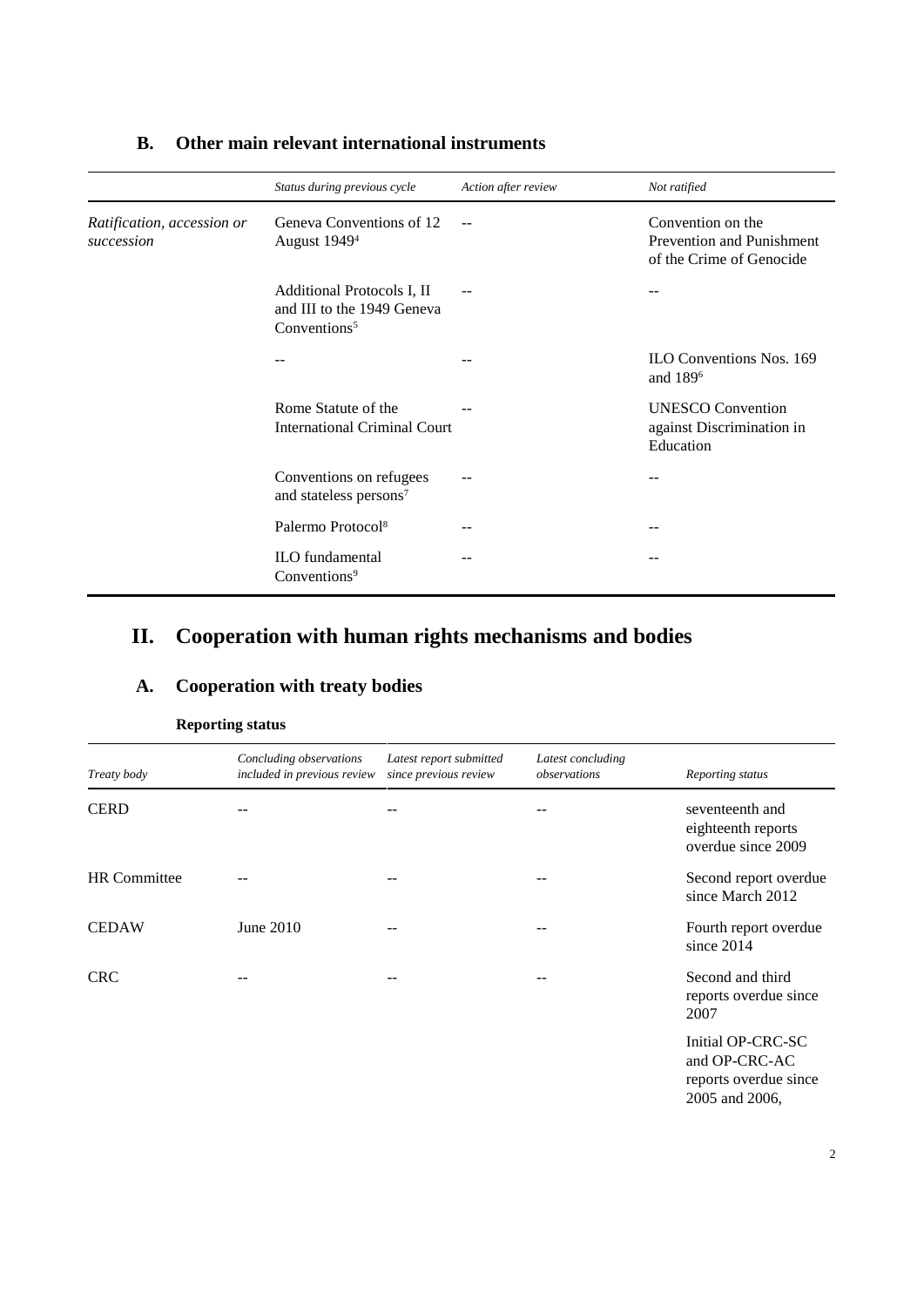|            |       |                          |                          | respectively                         |
|------------|-------|--------------------------|--------------------------|--------------------------------------|
| <b>CAT</b> | $- -$ | $\overline{\phantom{m}}$ | $\overline{\phantom{a}}$ | Initial report overdue<br>since 2001 |

|                                                         | Status during previous cycle                                                                                    | Current status                                                                          |
|---------------------------------------------------------|-----------------------------------------------------------------------------------------------------------------|-----------------------------------------------------------------------------------------|
| Standing invitations                                    | No.                                                                                                             | N <sub>0</sub>                                                                          |
| Visits undertaken                                       | Indigenous peoples                                                                                              | <b>Cultural Rights</b>                                                                  |
|                                                         |                                                                                                                 | Water and Sanitation                                                                    |
| Visits agreed to in principle                           | Water and sanitation                                                                                            | Transnational cooperations and other<br>business enterprises (check)<br>Minority issues |
| <i>Visits requested</i>                                 | Racism, racial discrimination,<br>xenophobia and related intolerance                                            |                                                                                         |
| Responses to letters of<br>allegation and urgent appeal | During the period under review, 2<br>communications were sent. The<br>Government replied to 2<br>communications |                                                                                         |

### **B. Cooperation with special procedures**<sup>10</sup>

#### **C. Status of national human rights institutions**<sup>11</sup>

| National human rights institution | Status during previous cycle | Status during present cycle <sup>12</sup> |
|-----------------------------------|------------------------------|-------------------------------------------|
|                                   | No accredited NHRI           | No accredited NHRI                        |

*Notes*

<sup>1</sup> Unless indicated otherwise, the status of ratification of instruments listed in the table may be found on the official website of the United Nations Treaty Collection database, Office of Legal Affairs of the United Nations Secretariat, http://treaties.un.org/. Please also refer to the United Nations compilation on Montenegro from the previous cycle (A/HRC/WG.6/15/BWA/2).<br><sup>2</sup> The following abbreviations have been used in the universal periodic

| $2\degree$ The following abbreviations have been used in the universal periodic review document: |                  |                                                               |
|--------------------------------------------------------------------------------------------------|------------------|---------------------------------------------------------------|
| <b>ICERD</b>                                                                                     |                  | International Convention on the Elimination of All Forms of   |
|                                                                                                  |                  | Racial Discrimination;                                        |
|                                                                                                  | <b>ICESCR</b>    | International Covenant on Economic, Social and Cultural       |
|                                                                                                  |                  | Rights:                                                       |
|                                                                                                  | <b>OP-ICESCR</b> | Optional Protocol to ICESCR;                                  |
|                                                                                                  | <b>ICCPR</b>     | International Covenant on Civil and Political Rights;         |
|                                                                                                  | <b>ICCPR-OP1</b> | <b>Optional Protocol to ICCPR;</b>                            |
|                                                                                                  | <b>ICCPR-OP2</b> | Second Optional Protocol to ICCPR, aiming at the abolition of |
|                                                                                                  |                  | the death penalty;                                            |
|                                                                                                  | <b>CEDAW</b>     | Convention on the Elimination of All Forms of Discrimination  |
|                                                                                                  |                  | against Women;                                                |
|                                                                                                  |                  |                                                               |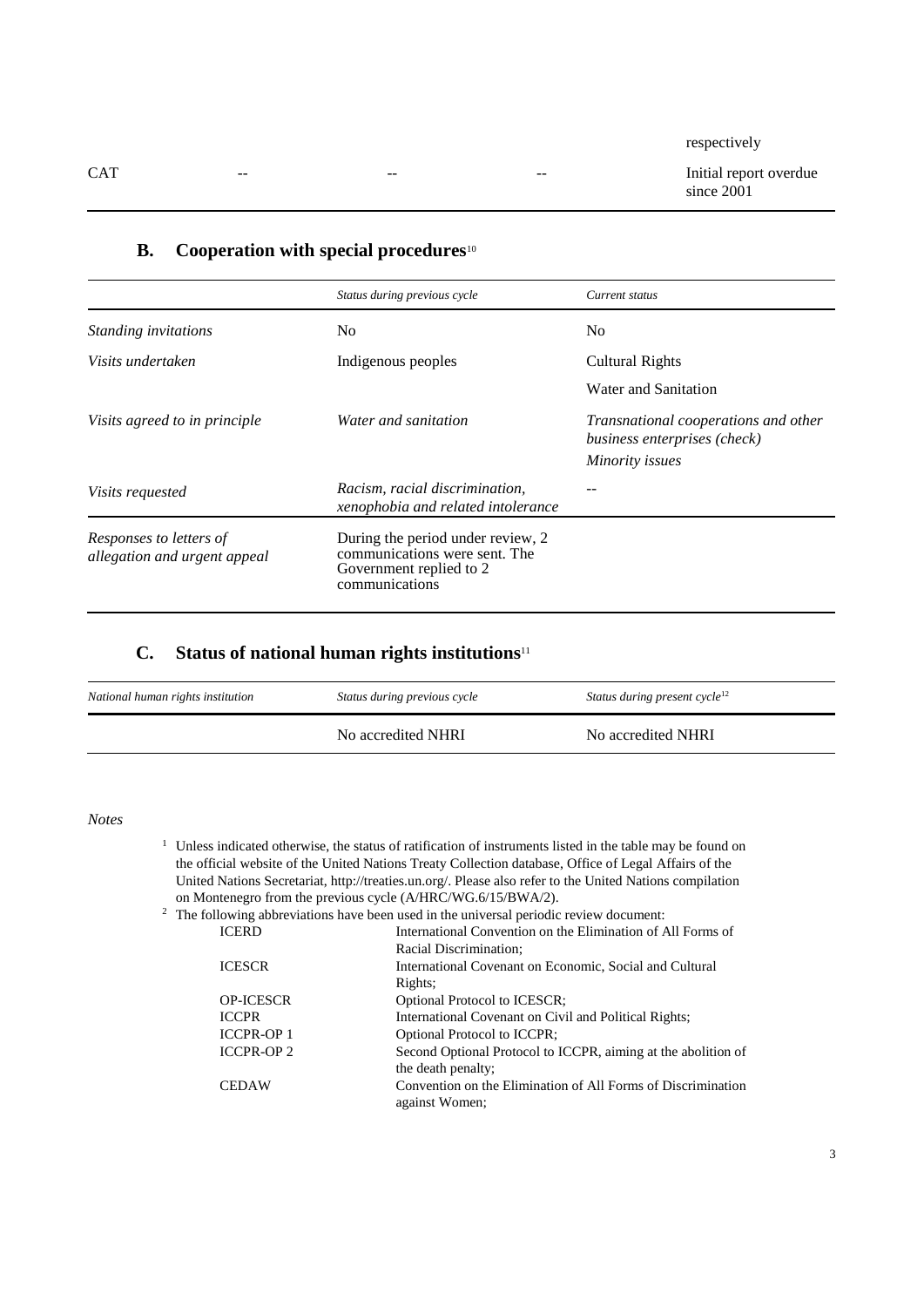| <b>OP-CEDAW</b> | <b>Optional Protocol to CEDAW;</b>                                                             |
|-----------------|------------------------------------------------------------------------------------------------|
| <b>CAT</b>      | Convention against Torture and Other Cruel, Inhuman or                                         |
|                 | Degrading Treatment or Punishment;                                                             |
| OP-CAT          | Optional Protocol to CAT;                                                                      |
| <b>CRC</b>      | Convention on the Rights of the Child;                                                         |
| OP-CRC-AC       | Optional Protocol to CRC on the involvement of children in<br>armed conflict:                  |
| OP-CRC-SC       | Optional Protocol to CRC on the sale of children, child<br>prostitution and child pornography; |
| OP-CRC-IC       | Optional Protocol to CRC on a communications procedure;                                        |
| <b>ICRMW</b>    | International Convention on the Protection of the Rights of All                                |
|                 | Migrant Workers and Members of Their Families;                                                 |
| <b>CRPD</b>     | Convention on the Rights of Persons with Disabilities                                          |
| <b>OP-CRPD</b>  | <b>Optional Protocol to CRPD</b>                                                               |
| <b>ICPPED</b>   | International Convention for the Protection of All Persons                                     |
|                 | from Enforced Disappearance.                                                                   |

- 3 Individual complaints: ICCPR-OP 1, art. 1; OP-CEDAW, art. 1; OP-CRPD, art. 1; OP-ICESCR, art. 1; OP-CRC-IC, art. 5; ICERD, art. 14; CAT, art. 22; ICRMW, art. 77; and ICPPED, art. 31. Inquiry procedure: OP-CEDAW, art. 8; CAT, art. 20; ICPPED, art. 33; OP-CRPD, art. 6; OP-ICESCR, art. 11; and OP-CRC-IC, art. 13. Inter-State complaints: ICCPR, art. 41; ICRMW, art. 76; ICPPED, art. 32; CAT, art. 21; OP-ICESCR, art. 10; and OP-CRC-IC, art. 12. Urgent action: ICPPED, art. 30.
- <sup>4</sup> Geneva Convention for the Amelioration of the Condition of the Wounded and Sick in Armed Forces in the Field (First Convention); Geneva Convention for the Amelioration of the Condition of Wounded, Sick and Shipwrecked Members of Armed Forces at Sea (Second Convention); Geneva Convention relative to the Treatment of Prisoners of War (Third Convention); Geneva Convention relative to the Protection of Civilian Persons in Time of War (Fourth Convention). For the official status of ratifications, see Federal Department of Foreign Affairs of Switzerland, at [https://www.eda.admin.ch/eda/fr/dfae/politique-exterieure/droit-international-public/traites](https://www.eda.admin.ch/eda/fr/dfae/politique-exterieure/droit-international-public/traites-internationaux/depositaire/protection-des-victimes-de-la-guerre.html)[internationaux/depositaire/protection-des-victimes-de-la-guerre.html.](https://www.eda.admin.ch/eda/fr/dfae/politique-exterieure/droit-international-public/traites-internationaux/depositaire/protection-des-victimes-de-la-guerre.html)
- <sup>5</sup> Protocol Additional to the Geneva Conventions of 12 August 1949, and relating to the Protection of Victims of International Armed Conflicts (Protocol I); Protocol Additional to the Geneva Conventions of 12 August 1949, and relating to the Protection of Victims of Non-International Armed Conflicts (Protocol II); Protocol Additional to the Geneva Conventions of 12 August 1949, and relating to the Adoption of an Additional Distinctive Emblem (Protocol III). For the official status of ratifications, see Federal Department of Foreign Affairs of Switzerland, at [https://www.eda.admin.ch/eda/fr/dfae/politique-exterieure/droit-international-public/traites](https://www.eda.admin.ch/eda/fr/dfae/politique-exterieure/droit-international-public/traites-internationaux/depositaire/protection-des-victimes-de-la-guerre.html)[internationaux/depositaire/protection-des-victimes-de-la-guerre.html.](https://www.eda.admin.ch/eda/fr/dfae/politique-exterieure/droit-international-public/traites-internationaux/depositaire/protection-des-victimes-de-la-guerre.html)
- 6 ILO Indigenous and Tribal Peoples Convention, 1989 (No. 169) and Domestic Workers Convention, 2011 (No. 189).
- <sup>7</sup> 1951 Convention relating to the Status of Refugees and its 1967 Protocol, 1954 Convention relating to the Status of Stateless Persons, and 1961 Convention on the Reduction of Statelessness.
- <sup>8</sup> Protocol to Prevent, Suppress and Punish Trafficking in Persons, Especially Women and Children, supplementing the United Nations Convention against Transnational Organized Crime.
- 9 International Labour Organization Convention No. 29 concerning Forced or Compulsory Labour; Convention No. 105 concerning the Abolition of Forced Labour; Convention No. 87 concerning Freedom of Association and Protection of the Right to Organise; Convention No. 98 concerning the Application of the Principles of the Right to Organise and to Bargain Collectively; Convention No. 100 concerning Equal Remuneration for Men and Women Workers for Work of Equal Value; Convention No. 111 concerning Discrimination in Respect of Employment and Occupation; Convention No. 138 concerning Minimum Age for Admission to Employment; Convention No. 182 concerning the Prohibition and Immediate Action for the Elimination of the Worst Forms of Child Labour.
- <sup>10</sup> For the titles of special procedure mandate holders see: https://spcommreports.ohchr.org/about/abbreviations
- <sup>11</sup> According to article 5 of the rules of procedure of the Global Alliance of National Human Rights Institutions (GANHRI), the classifications for accreditation used by the Sub-Committee are: A: